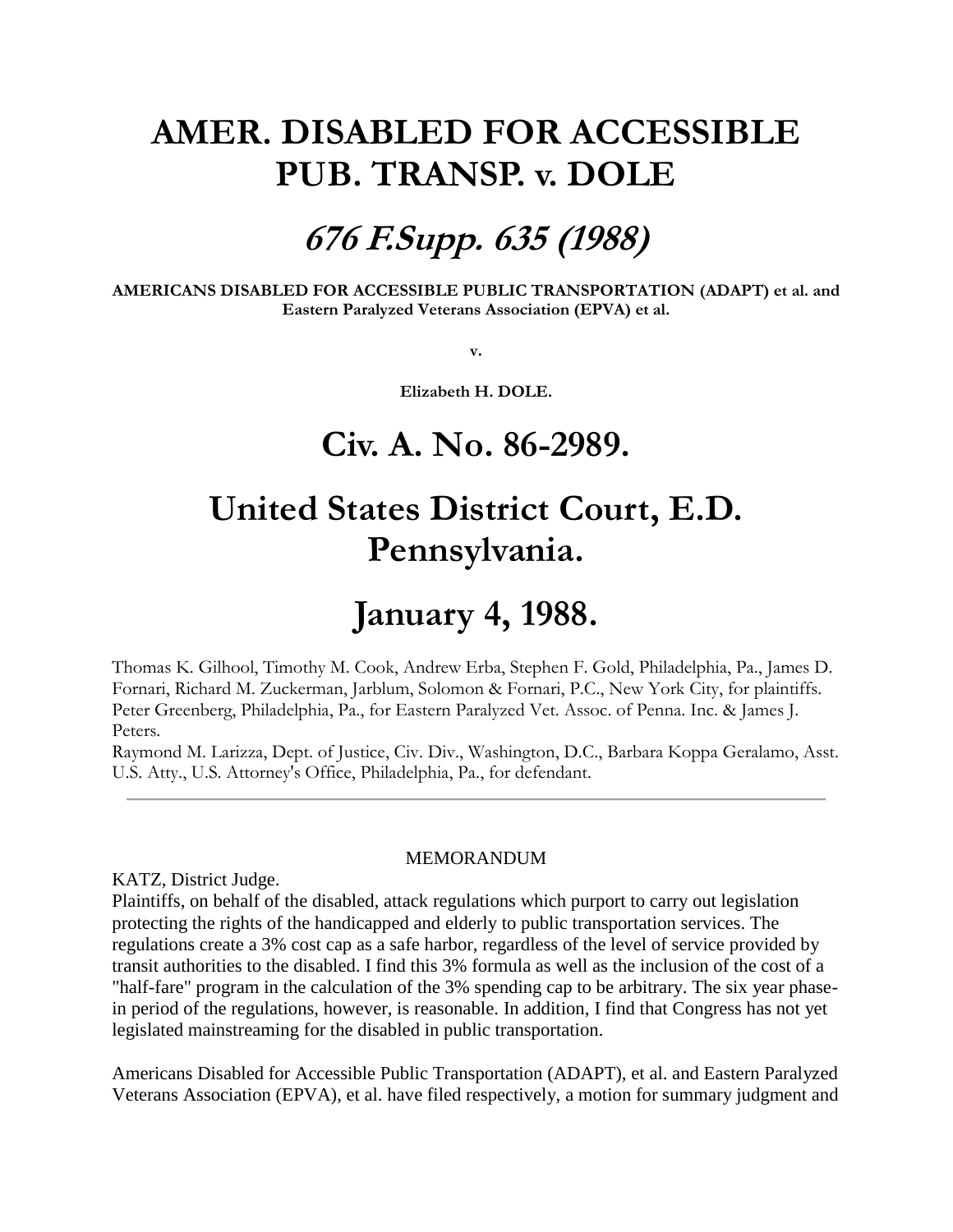a motion for partial summary judgment, seeking to invalidate portions of regulations (the "regulations") promulgated by the Secretary (the "Secretary") of the United States Department of Transportation ("DOT"), on the bases that the Secretary's 1986 regulations fail to provide to disabled persons all of the services and rights that they have been granted by federal disability civil rights statutes and that the regulations arbitrarily limit the obligations of transit operators who receive federal funds to provide transportation services to the handicapped. Defendant has filed a cross-motion for summary judgment.

#### STATUTORY AND REGULATORY BACKGROUND

In 1983 Congress passed § 317(c) of the Surface Transportation Assistance Act of 1982 ("STAA"), (49 U.S.C. § 1612(d)), directing the Secretary of DOT to promulgate final regulations establishing "minimum criteria for the provision of transportation services to handicapped and elderly individuals by recipients of Federal financial assistance." 49 U.S.C. § 1612(d).

These regulations were to carry out, pursuant to § 317(c), three earlier Congressional directives concerning the rights of the elderly and handicapped to use public transportation. First, in § 16(a) of the Urban Mass Transportation Act of 1964, as amended (49 U.S.C. § 1612(a)), Congress enunciated a national policy that:

elderly and handicapped persons have the same right as other persons to utilize mass transportation facilities and services; that special efforts shall be made in the planning and design of mass transportation facilities and services so that the availability to elderly and handicapped persons of mass transportation which they can effectively utilize will be assured; and that all Federal programs offering assistance in the field of mass transportation (including the programs under this Act) should contain provisions implementing this policy.

49 U.S.C. § 1612(a).

Secondly, in § 165(b) of the Federal-Aid Highway Act of 1973, (23 U.S.C. § 142), Congress directed that: "[t]he Secretary of Transportation shall assure that projects receiving Federal financial assistance ... shall be planned and designed so that mass transportation facilities and services can effectively be utilized by elderly and handicapped persons." 23 U.S.C. § 142. Thirdly, § 504 of the Rehabilitation Act of 1973 (29 U.S.C. § 794) provides that:

No otherwise qualified handicapped individual in the United States ... shall, solely by reason of his handicap, be excluded from the participation in, be denied the benefits of, or be subjected to discrimination under any program or activity receiving Federal financial assistance....

29 U.S.C. § 794.

The regulations, promulgated by the Secretary in 1986, provide for a local option approach which permits local transit authorities to comply with the above legislation in any one of three ways: either by using accessible buses (operating on fixed routes on a scheduled or on-call basis), using a "special service" with accessible vehicles providing door to door service, or by combining accessible fixed route service with special service. Local transit authorities may elect which of these three methods to use, but the service that they provide must meet each of six specified criteria. 49 C.F.R. § 27.97 (1986).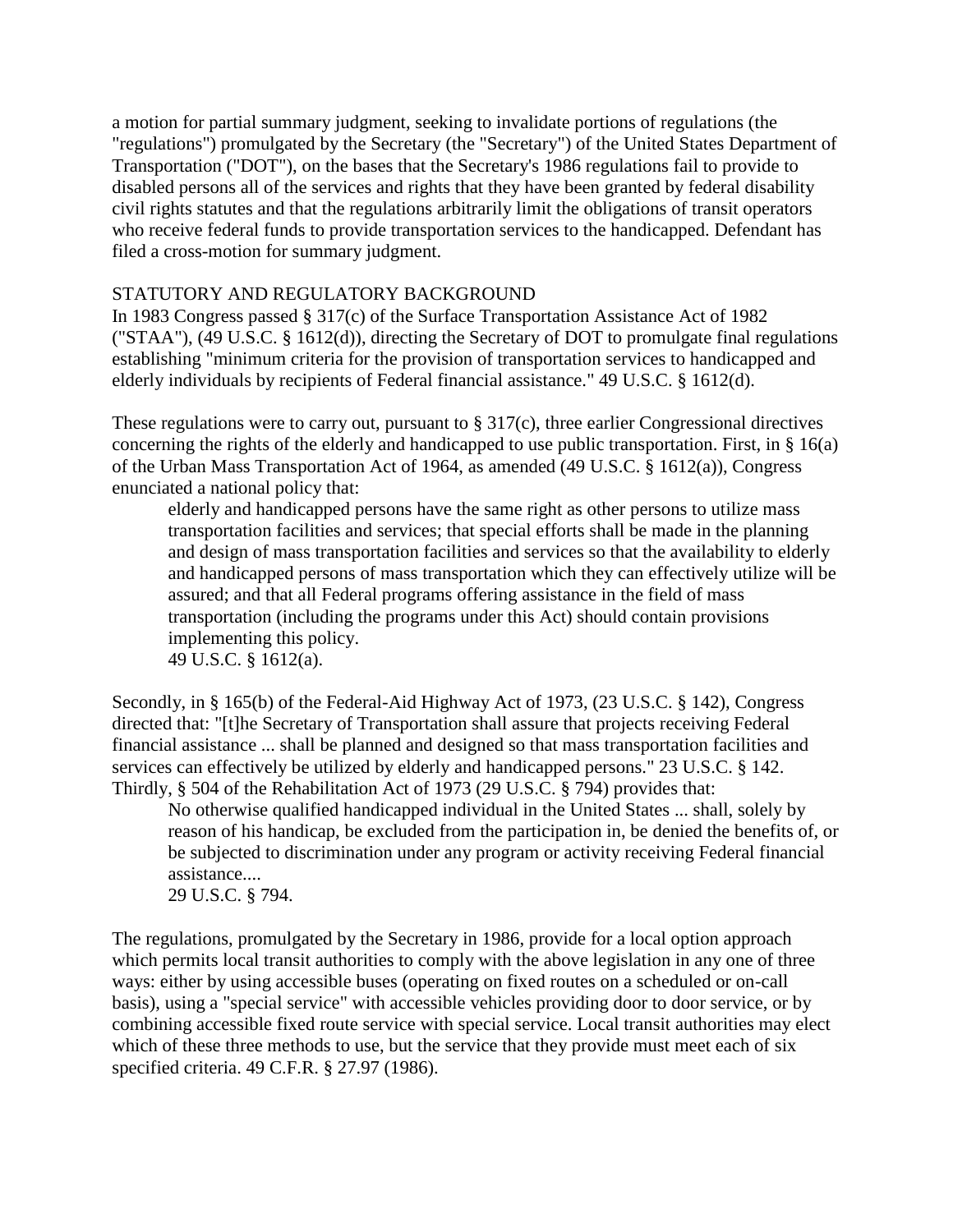The service must meet the following six criteria[:](http://www.leagle.com/xmlResult.aspx?xmldoc=19881311676FSupp635_11178.xml&docbase=CSLWAR2-1986-2006#FN_1) $\frac{1}{2}$ 

(1) all persons who, by reason of handicap, are physically unable to use the recipient's bus service for the general public must be eligible to use the service for handicapped persons;

(2) service must be provided to a handicapped person within 24 hours of a request for service;

(3) restrictions or priorities based on trip purpose are prohibited;

(4) fares must be comparable to fares charged the general public for the same or a similar trip;

(5) the service for handicapped persons must operate throughout the same days and hours as the service for the general public; and

(6) the service for handicapped persons must be available throughout the same service area as the service for the general public.

49 C.F.R. § 27.95 (1986).

To meet the service criteria, a recipient is required to spend no more than 3% of the average total annual operating costs it reasonably expects to incur in the current fiscal year and did incur during the previous two fiscal years. 49 C.F.R. § 27.97(a) (1986). In addition, the costs of "halffare" discounts offered by local transit authorities to elderly and handicapped individuals are permitted to be included as part of the local transit authority's calculations in determining its satisfaction of the 3% cost cap. If the service criteria cannot be met without exceeding that limit, a local transit agency may, after consultation through its public participation process, and after DOT's approval, modify its services to reduce expenditures to the maximum level required. 49 C.F.R. § 27.97(a) (1986). Each recipient must prepare a program which will ensure the provision of services at the full performance level as soon as reasonably feasible, but in any case within six years of the date of DOT approval of the program. 49 C.F.R. § 27.95(a) (1986).

The program employed by any particular local transit authority must be developed through a public participation process which includes consultation with handicapped persons and their representatives regarding "the need for service to handicapped persons in the area served by the recipient, any weaknesses or problems in present service or plans for service, and types and characteristics of service to be provided under the recipient's program." 49 C.F.R. § 27.83 (1986). All interested persons must be provided with information pertinent to the development of the program, including cost estimates, and a minimum 60 day period for public comment on the program as well as at least one public hearing during the comment period is mandated. 49 C.F.R. § 27.83 (1986). The recipient "shall make efforts to accommodate, but is not required to adopt, significant comments" made by the public on its proposed programs, but must make a public response to the comments, explaining its reasons for not accommodating significant comments. 49 C.F.R. § 27.83(c) (1986).

The local transit authority must then submit the final program to DOT for its review and approval. 49 C.F.R. § 27.85 (1986). This submission must include "[d]ocumentation of the projected costs of implementing the recipient's program, the costs of alternatives considered by the recipient, the projected amounts of the limitation on required expenditures for the recipient, and the rationale for any reduction of service quality below a level meeting fully the [applicable] service criteria." 49 C.F.R. § 27.85(a)(3) (1986). DOT may either approve or disapprove the plan as submitted or may condition approval on the adoption of specified modifications to the plan.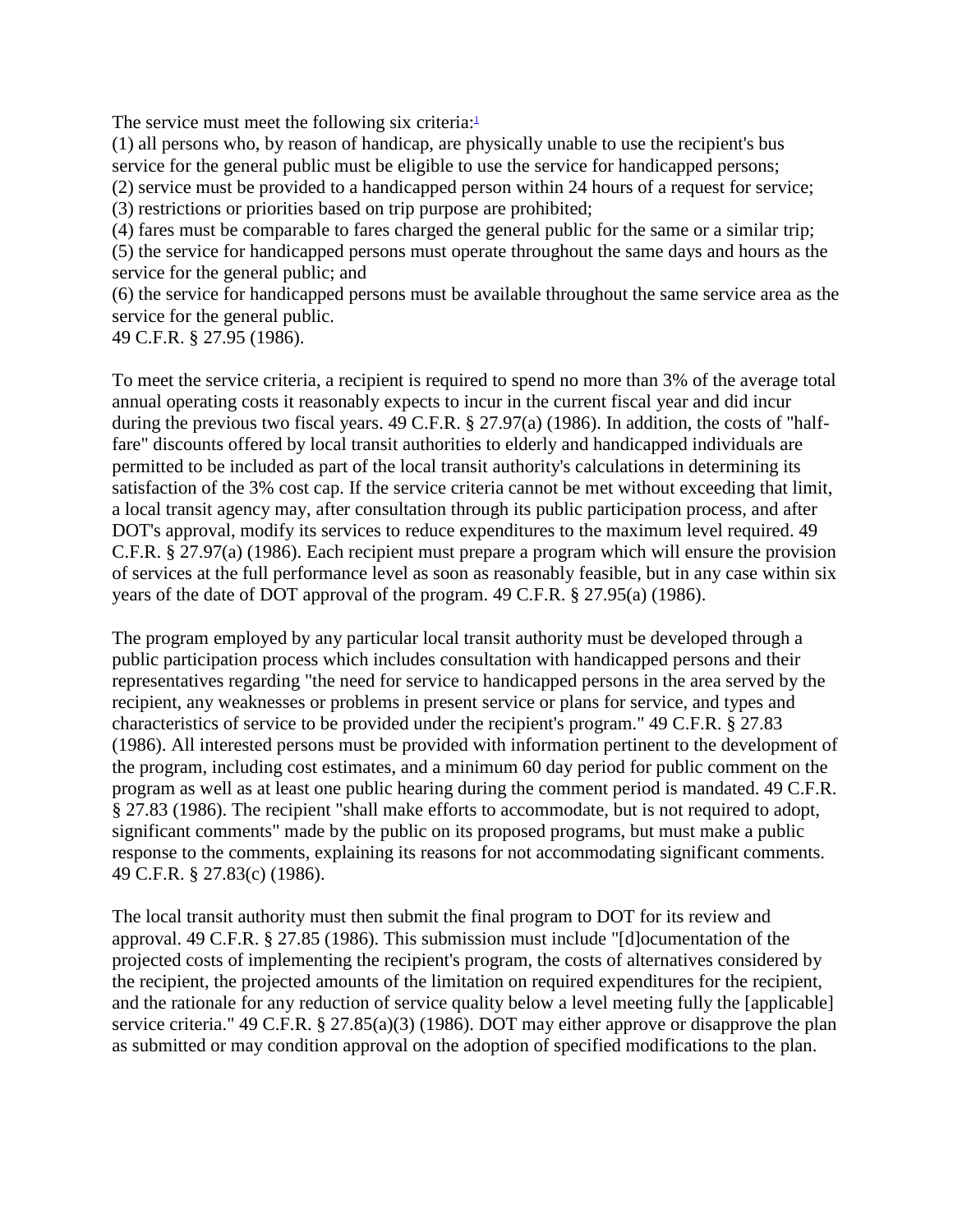The agency must however complete its review of the program within 120 days of its submission, unless DOT determines that additional time is required and notifies the recipient transit authority of reasons for the review period. 49 C.F.R. § 27.85(a), and § 27.85(c) (1986).

Plaintiffs' contentions regarding the regulations, are as follows:

A) Congress has mandated, in the legislation discussed above, that handicapped persons' transportation be mainstreamed into the public transportation systems, thus providing integrated settings for transit; as the Secretary's 1986 regulations do not mandate such mainstreaming they are violative of these statutes.

B) The Secretary's cost considerations and cost limit are impermissible under the relevant statutes, and are arbitrary and capricious.

C) The inclusion of the expense of the "half-fare" policy for service for the handicapped in the 3% cost limit is arbitrary and capricious.

D) The six year maximum phase-in period for local transit authorities to meet the minimum service criteria is arbitrary and capricious.

### DISCUSSION

#### *Mainstreaming*

At the heart of the concept of mainstreaming is the notion that transportation services to handicapped persons be provided on the same vehicles that are used to carry members of the general public. In reviewing the legislation, its history, and past regulations, I am unable to find a Congressional mandate to mainstream handicapped persons' transportation in either § 504, § 16(a) or § 165(b). Congress has not yet legislated equality for the handicapped regardless of cost. In 1979 DOT promulgated regulations that attempted to implement the concept of mainstreaming. 44 Fed.Reg. 31,442 (1979). These regulations, requiring that any local transit systems receiving any federal funds make all modes of transportation accessible to the handicapped, were challenged by the American Public Transit Association ("APTA") and were found to be beyond DOT's statutory authority. In *APTA v. Lewis,*[655 F.2d 1272](http://www.leagle.com/xmlcontentlinks.aspx?gfile=655%20F.2d%201272) (D.C.Cir.1981), the Court of Appeals for the District of Columbia Circuit held that such affirmative steps were not necessary to comply with § 504, and indeed, that by requiring full accessibility and its attendant heavy financial burdens DOT had exceeded its authority under the statute. 655 F.2d at 1278 (D.C.Cir. 1981). Similarly, in *Disabled in Action of Baltimore v. Bridwell,*[593 F.Supp.](http://www.leagle.com/xmlcontentlinks.aspx?gfile=593%20F.Supp.%201241)  [1241](http://www.leagle.com/xmlcontentlinks.aspx?gfile=593%20F.Supp.%201241) (D.Md.1984) the Court noted that "accessibility to the public transportation system used by the general public, or `mainstreaming', exceeds the scope of relief which can be required under § 504," 593 F.Supp. at 1251 (D.Md.1984)[.](http://www.leagle.com/xmlResult.aspx?xmldoc=19881311676FSupp635_11178.xml&docbase=CSLWAR2-1986-2006#FN_2)<sup>2</sup>

In 1981 new regulations were promulgated by DOT which embodied a local option approach rather than an attempt to mandate mainstreaming. 46 Fed.Reg. 37,488; 49 C.F.R. § 27.77 (1981). In *Rhode Island Handicapped Action Committee v. Rhode Island Public Transit Authority,* (RIPTA), [718 F.2d 490](http://www.leagle.com/xmlcontentlinks.aspx?gfile=718%20F.2d%20490) (1st Cir.1983) the First Circuit upheld under sections 16(a), 165(b) and 504 the local option approach embodied in the regulations and held that the District Court incorrectly had ordered RIPTA to expend monies beyond those required by the 1981 regulations. 718 F.2d at 497. *Accord, Bridwell,* 593 F.Supp. at 1246 (1984)[.](http://www.leagle.com/xmlResult.aspx?xmldoc=19881311676FSupp635_11178.xml&docbase=CSLWAR2-1986-2006#FN_3)<sup>3</sup>

Similarly, both the language and the legislative history of § 317(c) show that Congress had not yet resolved the question of whether public conveyances should be fully accessible to the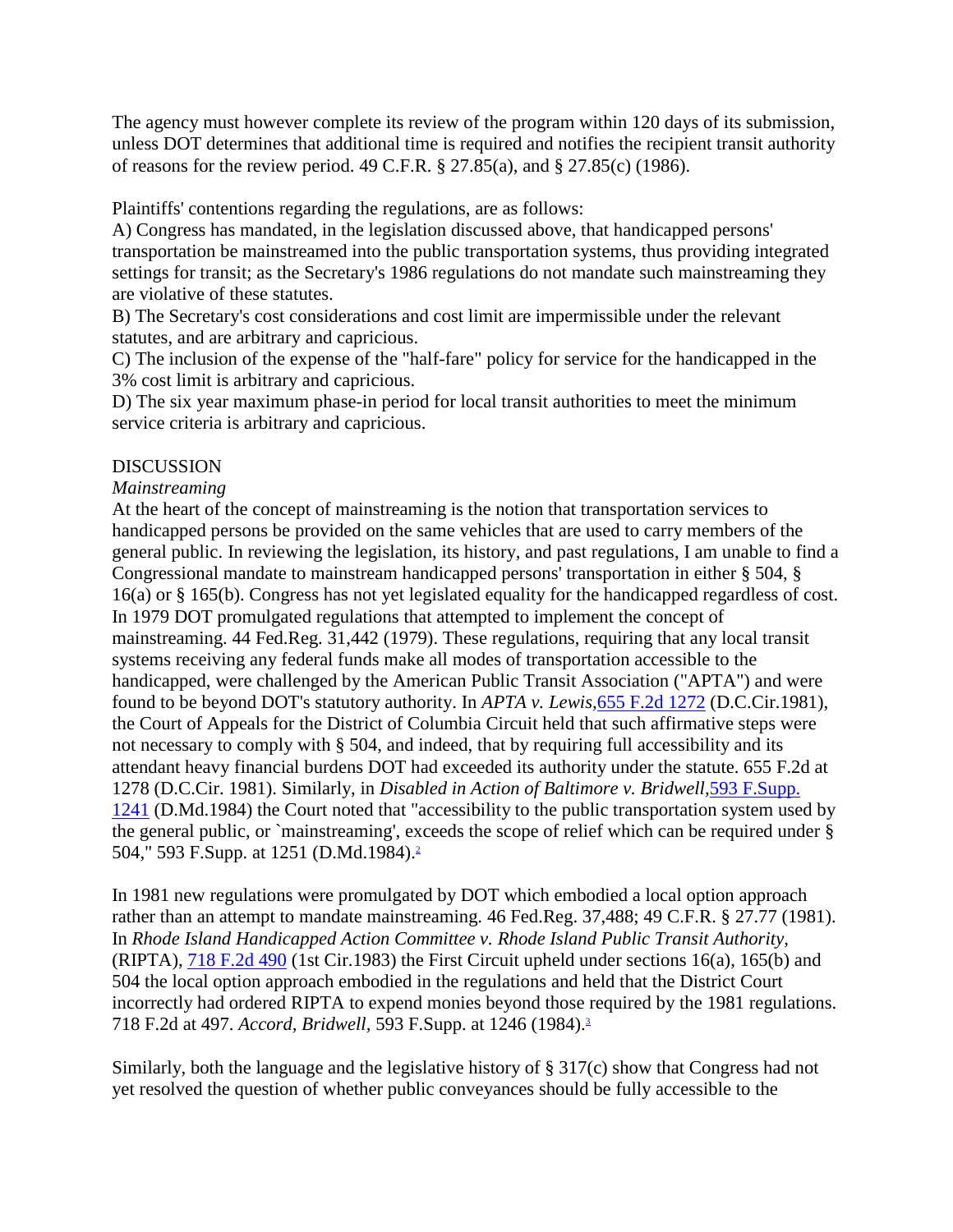handicapped when it passed § 317(c) in 1982. § 317(c) clearly provides that the service criteria promulgated by DOT regulations must be consistent with any applicable government-wide policy implementing § 504. 49 U.S.C. § 1612(d). At the time that § 317(c) was enacted into law mainstreaming was not the applicable government-wide policy. In force at that time rather were DOT's 1981 regulations which embraced a local option approach that allowed transit operators to choose to service their constituency with either accessible fixed route vehicles, a separate paratransit system or a combination of both. When § 317(c) was passed there were no applicable government-wide standards for implementing § 504 which provided solely for mainstreaming as the means of facilitating the use of public transit by handicapped individuals.

As the words of the statute itself undercut the notion that § 317(c) mandates mainstreaming, so to does the legislative history of that section. Senator Cranston, one of the statute's sponsors, stated that new legislation would be required to ensure full vehicle accessibility but that there was no possibility of such legislation gaining the approval of Congress[.](http://www.leagle.com/xmlResult.aspx?xmldoc=19881311676FSupp635_11178.xml&docbase=CSLWAR2-1986-2006#FN_4)<sup>4</sup> Rather, Senator Cranston sought to "deal in a modest fashion with some of the major problems" experienced by handicapped individuals who use public transportation<sup>5</sup>[,](http://www.leagle.com/xmlResult.aspx?xmldoc=19881311676FSupp635_11178.xml&docbase=CSLWAR2-1986-2006#FN_5) while leaving "great flexibility to the Secretary of Transportation" to establish ways of meeting the needs of the disabled[.](http://www.leagle.com/xmlResult.aspx?xmldoc=19881311676FSupp635_11178.xml&docbase=CSLWAR2-1986-2006#FN_6)<sup> $6$ </sup> Senator Riegle's suggestion for service criteria applicable to separate paratransit systems shows a similar awareness that mainstreaming would not necessarily be the result of  $\S 317(c)$ [.](http://www.leagle.com/xmlResult.aspx?xmldoc=19881311676FSupp635_11178.xml&docbase=CSLWAR2-1986-2006#FN_7)<sup>7</sup>

Similarly, on the facts before the agency, DOT's decision not to implement mainstreaming, but rather to allow local transit authorities to use either accessible buses, paratransit or mixed systems was reasonable.

Only if I find that the DOT's action was arbitrary and capricious, an abuse of discretion, can I hold agency action unlawful. 5 U.S.C. § 706(2)(A). The Supreme Court has stated that judicial review under this "standard is narrow and a court is not to substitute its judgment for that of the agency." *Motor Vehicle Manufacturers Association of the United States, Inc. v. State Farm Mutual Automobile Insurance Co.,*[463 U.S. 29](http://www.leagle.com/xmlcontentlinks.aspx?gfile=463%20U.S.%2029) at 43, 103 S.Ct. 2856 at 2866, 77 L.Ed.2d 443 (1983). I must "consider whether the agency's decision was based on a consideration of the relevant factors and whether there has been a clear error of judgment.["](http://www.leagle.com/xmlResult.aspx?xmldoc=19881311676FSupp635_11178.xml&docbase=CSLWAR2-1986-2006#FN_8)<sup>8</sup> 463 U.S. at 43, 103 S.Ct. at 2866-67 (1983). The data in the Regulatory Impact Analysis (RIA) prepared by DOT in connection with the rule making proceeding demonstrates that the demand for separate special services is far higher than it is for accessible mainline buses. Similarly, the data in the RIA reflects the fact that paratransit vehicles are more cost-effective than are lift-equipped buses, and that a separate system for the handicapped provides more service for the same dollars than does mainstreaming[.](http://www.leagle.com/xmlResult.aspx?xmldoc=19881311676FSupp635_11178.xml&docbase=CSLWAR2-1986-2006#FN_9)<sup>9</sup>

Applying this deferential standard of review, I conclude that DOT's decision not to mandate mainstreaming, but rather to implement a local option policy which allows local communities to choose for themselves the type of service that they will provide to their handicapped constituents was supported on the record by evidence of the relative costs and benefits of alternate service modes, and was not a clear error of judgment.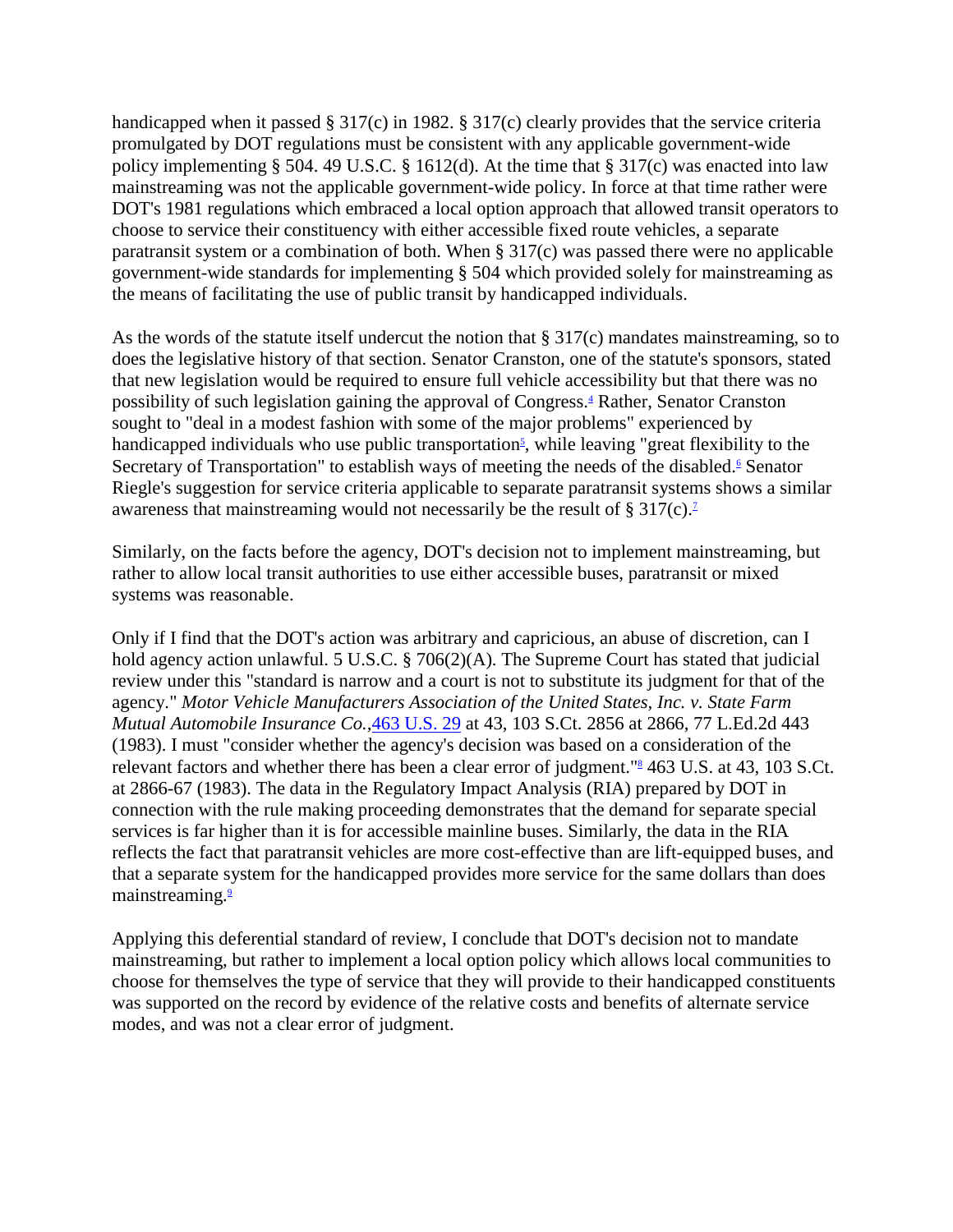#### *Cost Considerations and 3% Cost Limitation*

Neither the applicable statutes nor the legislative history of those laws requires that DOT ignore the financial burdens on local transit agencies nor do they restrict the agency's discretion to consider compliance costs as a factor. However, the 3% of operating expenses safe harbor cost limit is contrary to the intent of § 317(c) and is arbitrary and capricious.

Agencies, in regulating pursuant to § 504, may consider costs in determining what efforts institutions are to take to accommodate the handicapped. *See generally Southeastern Community College v. Davis,*[442 U.S. 397](http://www.leagle.com/xmlcontentlinks.aspx?gfile=442%20U.S.%20397) at 411, 99 S.Ct. 2361 at 2369, 60 L.Ed.2d 980 (1979) (neither the language nor the purpose, nor the history of § 504 and the amendments thereto support an interpretation of that section as mandating burdensome affirmative action); *see also Alexander v. Choate,*[469 U.S. 287,](http://www.leagle.com/xmlcontentlinks.aspx?gfile=469%20U.S.%20287) 105 S.Ct. 712, 83 L.Ed.2d 661 (1985) (reaffirming *Southeastern Community College v. Davis,*[442 U.S. 397,](http://www.leagle.com/xmlcontentlinks.aspx?gfile=442%20U.S.%20397) 99 S.Ct. 2361, 60 L.Ed.2d 980 (1979) as the proper starting point for any analysis of § 504, and acknowledging that a grantee need not be obligated to make "fundamental" or substantial modifications to accommodate the handicapped).

Nor can I find evidence that the two transportation assistance statutes, § 16(a) of the Urban Mass Transportation Act, 49 U.S.C. § 1612(a) (declaring a national policy that "special efforts" be made to provide mass transportation to the elderly and handicapped) and § 165(b) of the Federal-Aid Highway Act (providing that transportation projects funded under that Act be planned, designed, constructed and operated to permit effective utilization by disabled people), or the language or legislative history of § 317(c) preclude DOT from performing a cost-benefit analysis. Courts have approved the cost limit guideline in the 1981 DOT mass transit regulations based on these statutes. *See RIPTA,* 718 F.2d at 497 (1st Cir.1983); *Disabled in Action of Baltimore v. Bridwell,* 593 F.Supp. at 1247 (D.Md.1984).

Since in the language of these statutes no list of factors to be considered by the agency, nor language excluding factors from consideration, nor specifying the quality of service to be achieved is to be found, the Secretary has discretion to consider the cost of compliance with these regulations. *See generally Motor Vehicle Manufacturers Association of the United States, Inc.,*[463 U.S. 29](http://www.leagle.com/xmlcontentlinks.aspx?gfile=463%20U.S.%2029) at 54-55, 103 S.Ct. 2856 at 2872-73, 77 L.Ed.2d 443 (1983) (National Highway Safety Administration correct to examine costs and benefits of equipping vehicles with passive restraints); *Professional Drivers Council v. Bureau of Motor Carrier Safety,*[706 F.2d 1216](http://www.leagle.com/xmlcontentlinks.aspx?gfile=706%20F.2d%201216) at 1222 (D.C.Cir.1983) (permissible for federal agency to consider costs and benefits and to base its regulatory decisions on an economic impact assessment).

The 3% of operating expenses safe harbor cost limit, however, violates the mandate of § 317(c) and is unreasonable on the facts in the administrative record. Though the Secretary may properly take costs into account in determining how best to implement the federal disability civil rights statutes, she may not, through regulations implemented pursuant to § 317(c) abrogate entirely the rights granted by those statutes. DOT grantees may be permitted to take the least expensive or most cost effective route toward providing services to their disabled patrons, but those services must in fact be provided. The cost limitation at issue here permits the burden of cost to eviscerate the civil right. § 317(c) requires the Secretary to establish minimum service criteria for the provision of transportation services to the handicapped, yet the 3% safe harbor cost limitation allows DOT grantees to undercut the Congressional intent of § 317(c) by avoiding compliance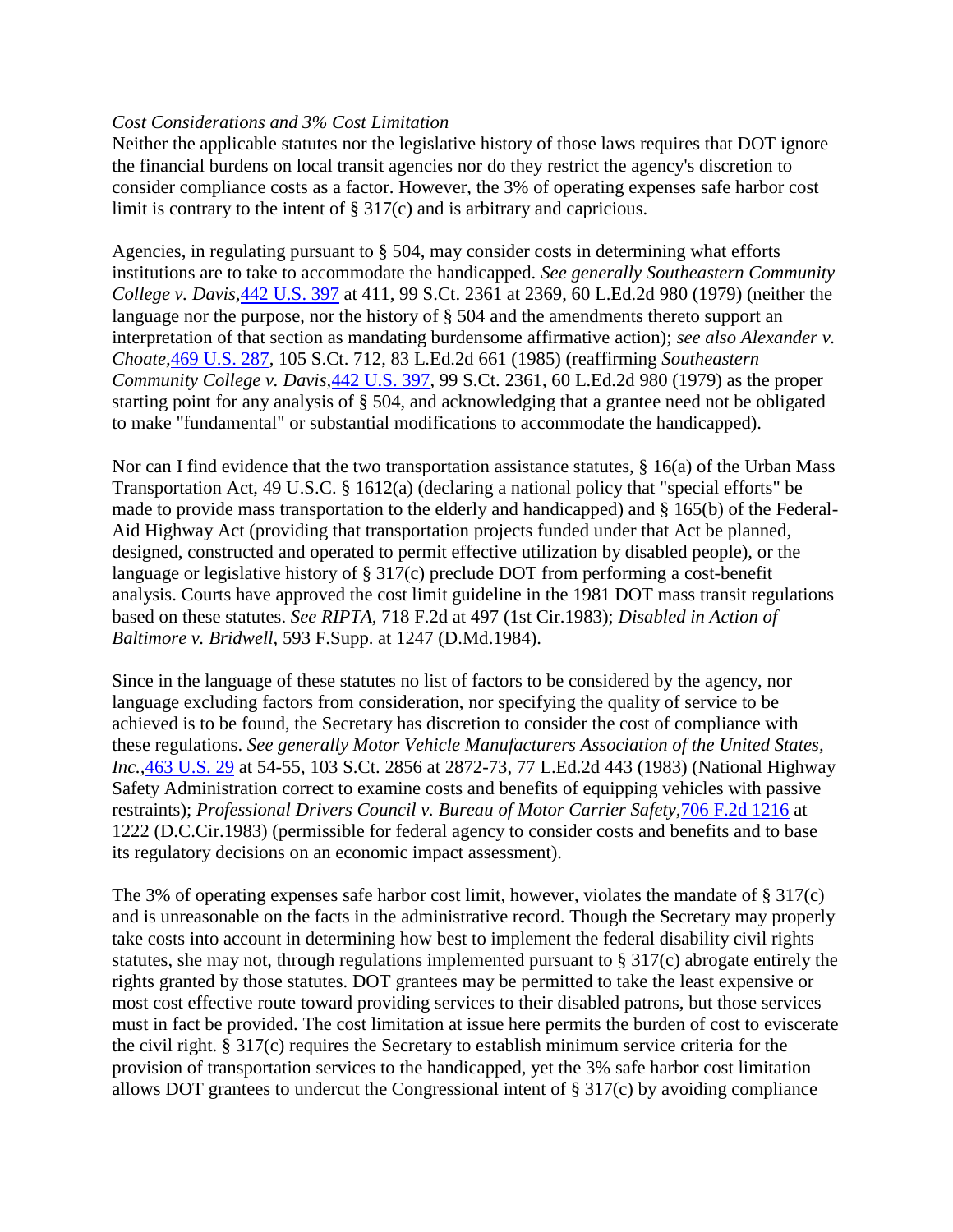with some or all of the service criteria simply by spending a certain percentage of their funds. It is evident from the legislative history of § 317(c) that Congress intended to establish a solid foundation of rights on which the handicapped who desire to use public transportation could rely. The problem that  $\S 317(c)$  was to cure was that there were "no minimum standards [and] no bottom lines."<sup>[10](http://www.leagle.com/xmlResult.aspx?xmldoc=19881311676FSupp635_11178.xml&docbase=CSLWAR2-1986-2006#FN_10)</sup> § 317(c) was implemented to establish national minimum criteria for the provision of transportation services to the handicapped. While the Secretary should have broad discretion to determine what those criteria ought to be, she may not employ a cost cap to nullify the rights mandated by Congress. Accordingly, the cost cap violates § 317(c).

Even if the regulations' spending cap were permissible under § 317(c) it would be arbitrary and capricious based upon the facts before the agency. A regulation is arbitrary and capricious when the agency fails to "articulate a satisfactory explanation for its action, including a `rational connection between the facts found and the choice made.'" *Motor Vehicle Manufacturers Association of the United States,* 463 U.S. at 43, 103 S.Ct. at 2866 (1983), *quoting Burlington Truck Lines v. United States,*[371 U.S. 156](http://www.leagle.com/xmlcontentlinks.aspx?gfile=371%20U.S.%20156) at 168, 83 S.Ct. 239 at 246, 9 L.Ed.2d 207 (1962). In *Motor Vehicle Manufacturers Association of the United States* the Court explained that "[n]ormally, an agency rule would be arbitrary and capricious if the agency ... entirely failed to consider an important aspect of the problem, offered an explanation for its decision that runs counter to the evidence before the agency, or is so implausible that it could not be ascribed to a difference in view or the product of agency expertise." 463 U.S. at 43, 103 S.Ct. at 2867 (1983). In this case, the decision of the Secretary to impose a 3% spending cap ran contrary to the evidence that the agency had before it. According to DOT and to the Regulatory Impact Analysis published by DOT and filed with this Court, DOT's own studies and information revealed that if the 3% cap were implemented, transit authorities in cities with populations of less than one million people which chose to implement the paratransit option would virtually never be able to meet all of the applicable service criteria within the spending cap.<sup>[11](http://www.leagle.com/xmlResult.aspx?xmldoc=19881311676FSupp635_11178.xml&docbase=CSLWAR2-1986-2006#FN_11)</sup> Handicapped users of the public transportation systems in those cities would effectively be denied the minimum quality of service mandated by the Congress in § 317(c). To exclude entire portions of the country from Congressionally mandated minimum service criteria is arbitrary and capricious.<sup>[12](http://www.leagle.com/xmlResult.aspx?xmldoc=19881311676FSupp635_11178.xml&docbase=CSLWAR2-1986-2006#FN_12)</sup>

#### *"Half-Fare" Program*

The Secretary's allowance of the costs of a "half-fare" program in the 3% cap is also arbitrary and capricious. Even if the 3% safe harbor cost limit is permitted by § 317(c), the Secretary's decision to allow local transit operators to include, as part of the costs included in the meeting of the cost limit the cost of offering "half-fare" discounts to elderly and handicapped passengers during off peak hours is not supported on the administrative record. The "half-fare" program is a part of the National Mass Transportation Assistance Act of 1974, 49 U.S.C. § 1604 $(m)$ .<sup>[13](http://www.leagle.com/xmlResult.aspx?xmldoc=19881311676FSupp635_11178.xml&docbase=CSLWAR2-1986-2006#FN_13)</sup> It is a separate and distinct Congressionally mandated directive to local transit operators which should not relieve those transit operators of their obligations to meet the minimum service criteria of the regulation here at issue. Similarly, the "half-fare" program only benefits those elderly and handicapped individuals whose disability does not affect their capability to use mass transit. The program does nothing to render mass transit systems more accessible to those for whom public transportation is currently unavailable, a clearly expressed goal of the legislators who drafted § 317(c). Though the Secretary should be afforded a good deal of discretion in this area, DOT's inclusion of the "half-fare" program as an eligible cost was contrary to the intention of Congress and was arbitrary and capricious on the facts before it.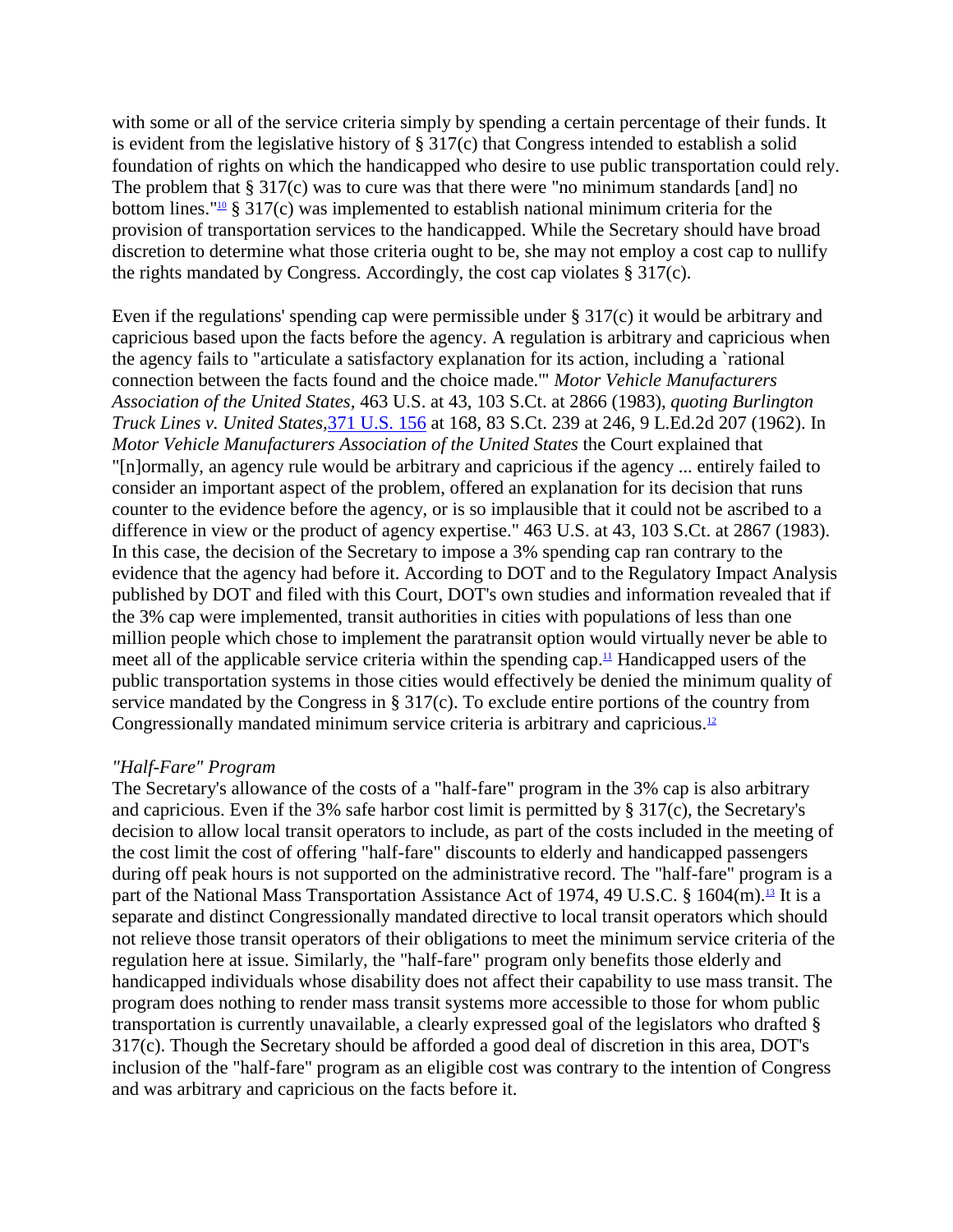#### *Six Year Phase-In Period*

DOT's decision in certain cases and after agency review to delay full implementation of the minimum service criteria until 1993, however, is rational on the administrative record. 49 C.F.R. 27.95(a). DOT concluded that a six-year phase-in period for the applicability of the minimum service criteria would be appropriate because the useful life of a bus is twelve years, so that it could be expected that within a given six year period a local transit operator would replace half of its non-accessible buses with accessible buses as part of its normal cycle of bus replacement. Because the six year phase-in period is the outer limit to which transit authorities may go, and because the regulations provide for a case by case analysis by DOT with respect to the six year implementation period, it cannot, on the face of the administrative record, and without any evidence of arbitrary behavior by DOT, be facially arbitrary and capricious.

I am satisfied that the administrative record submitted for review by the Court is complete. The pre-decisional documents submitted by the defendant for *in camera* inspection are privileged communications and shall remain filed under seal.

I am also satisfied that I should not attempt to re-write the regulations to delete the arbitrary portions and leave the rest. I cannot say that the defendant would have adopted the rest of the regulations in their present form, if the arbitrary portions were subtracted, particularly since compliance costs are a legitimate factor for agency consideration.

I expect the Secretary to move promptly, though it is presently unnecessary to set a timetable.<sup>[14](http://www.leagle.com/xmlResult.aspx?xmldoc=19881311676FSupp635_11178.xml&docbase=CSLWAR2-1986-2006#FN_14)</sup> I recognize the difficulty of finding a reasonable path between conflicting goals of equality for the handicapped and cost efficiency, but the search may not take arbitrary shortcuts.

#### ORDER

AND NOW, this 4th day of January, 1988, it is hereby ORDERED, after a hearing, that the Motion for Summary Judgment of Plaintiffs Americans Disabled For Accessible Public Transportation (ADAPT), et al. and the Motion for Partial Summary Judgment of Plaintiffs Eastern Paralyzed Veterans Association of Pennsylvania, Inc. (EPVA), et al. are GRANTED in part and DENIED in part and Defendant's Cross-Motion for Summary Judgment is GRANTED in part and DENIED in part, as specified in this Memorandum, and that the matter is hereby remanded to the Secretary for proceedings consistent with this Memorandum. This Order is stayed for thirty days to allow time for appeal and, if such an appeal is filed within that period, pending decision by the U.S. Court of Appeals for the Third Circuit.

### **Footnotes**

<sup>1.</sup> The regulations formulate variations of the application of these six criteria for each of the three available options the recipient may select. 49 C.F.R. § 27.95 (1986). **[Back to Reference](http://www.leagle.com/xmlResult.aspx?xmldoc=19881311676FSupp635_11178.xml&docbase=CSLWAR2-1986-2006#FR_1)**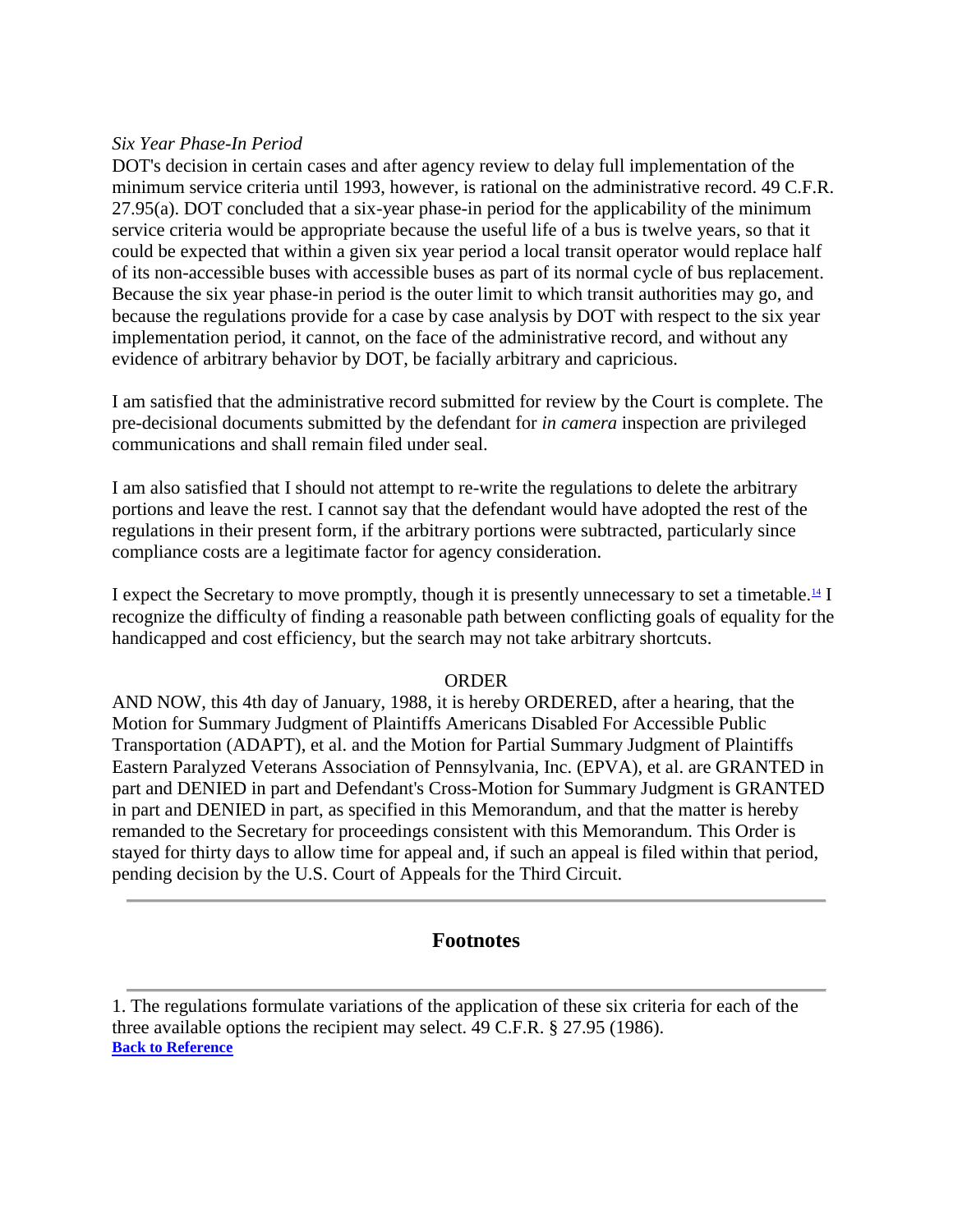2. The Architectural Barriers Act of 1968, 42 U.S. C. §§ 4151-52 which requires that buildings financed with federal funds be accessible to the handicapped is inapplicable here as it purports to deal only with the accessibility of structures and not with the access of the disabled to public transportation. Similarly, Congress' 1970 amendment to the Act extending its applicability to subway stations and surface stations, in no way applied to personal property such as buses, subway cars or trains. 1970 U.S.Code Cong. and Adm.News, pp. 2475, 2476. In addition, plaintiff ADAPT's attempt to argue that the 1978 amendment to § 502 of the Rehabilitation Act mandates mainstreaming is incorrect. 29 U.S. C. § 792 created no authority for the enforcement of mainstreaming in public transportation, but only for enforcement of the Architectural Barriers Act. Indeed, the legislators who sponsored § 317(c) similarly did not interpret either the Architectural Barriers Act or 29 U.S.C. § 792 to mandate mainstreaming in public transportation. *See* n. 4-7, and accompanying text, *infra.* **[Back to Reference](http://www.leagle.com/xmlResult.aspx?xmldoc=19881311676FSupp635_11178.xml&docbase=CSLWAR2-1986-2006#FR_2)**

3. Plaintiff ADAPT cites *Vanko v. Finley,*[440 F.Supp. 656](http://www.leagle.com/xmlcontentlinks.aspx?gfile=440%20F.Supp.%20656) (N.D. Ohio 1977) for the proposition that though in 1977 full accessibility of the handicapped to fixed route buses was not yet technologically feasible, mainstreaming would be required when the technology was finally developed. If, however, mainstreaming was not yet technologically possible in 1977 when *Vanko* was decided, it could not realistically have been mandated by the two earlier statutes on which plaintiff ADAPT relies, namely § 16(a) of the Urban Mass Transportation Act, promulgated in 1970 and § 165(b) of the Federal-Aid Highway Act promulgated in 1973. **[Back to Reference](http://www.leagle.com/xmlResult.aspx?xmldoc=19881311676FSupp635_11178.xml&docbase=CSLWAR2-1986-2006#FR_3)**

4. 128 Cong.Rec.S. 14740 (daily ed. Dec. 14, 1982). **[Back to Reference](http://www.leagle.com/xmlResult.aspx?xmldoc=19881311676FSupp635_11178.xml&docbase=CSLWAR2-1986-2006#FR_4)**

5. 128 Cong.Rec.S. 14741 (daily ed. Dec. 14, 1982). **[Back to Reference](http://www.leagle.com/xmlResult.aspx?xmldoc=19881311676FSupp635_11178.xml&docbase=CSLWAR2-1986-2006#FR_5)**

6. 128 Cong.Rec.S. 14741 (daily ed. Dec. 14, 1982). **[Back to Reference](http://www.leagle.com/xmlResult.aspx?xmldoc=19881311676FSupp635_11178.xml&docbase=CSLWAR2-1986-2006#FR_6)**

7. 128 Cong.Rec.S. 15715 (daily ed. Dec. 20, 1982). **[Back to Reference](http://www.leagle.com/xmlResult.aspx?xmldoc=19881311676FSupp635_11178.xml&docbase=CSLWAR2-1986-2006#FR_7)**

8. I agree with the defendant that the cases dealing with rescinding a rule are not applicable to this case, since the recission of the mainstreaming only policy occurred well before the regulations in this case were issued. The *APTA v. Lewis* decision had underminded the policy in 1981; the local option policy adopted in the 1981 DOT regulations had been approved by the Department of Justice, and Congress has not legislated mainstreaming. **[Back to Reference](http://www.leagle.com/xmlResult.aspx?xmldoc=19881311676FSupp635_11178.xml&docbase=CSLWAR2-1986-2006#FR_8)**

9. DOT, *Regulatory Impact Analysis,* pp. VI-7— VI-10. **[Back to Reference](http://www.leagle.com/xmlResult.aspx?xmldoc=19881311676FSupp635_11178.xml&docbase=CSLWAR2-1986-2006#FR_9)**

10. 128 Cong.Rec.S. 14742 (daily ed. December 14, 1982). **[Back to Reference](http://www.leagle.com/xmlResult.aspx?xmldoc=19881311676FSupp635_11178.xml&docbase=CSLWAR2-1986-2006#FR_10)**